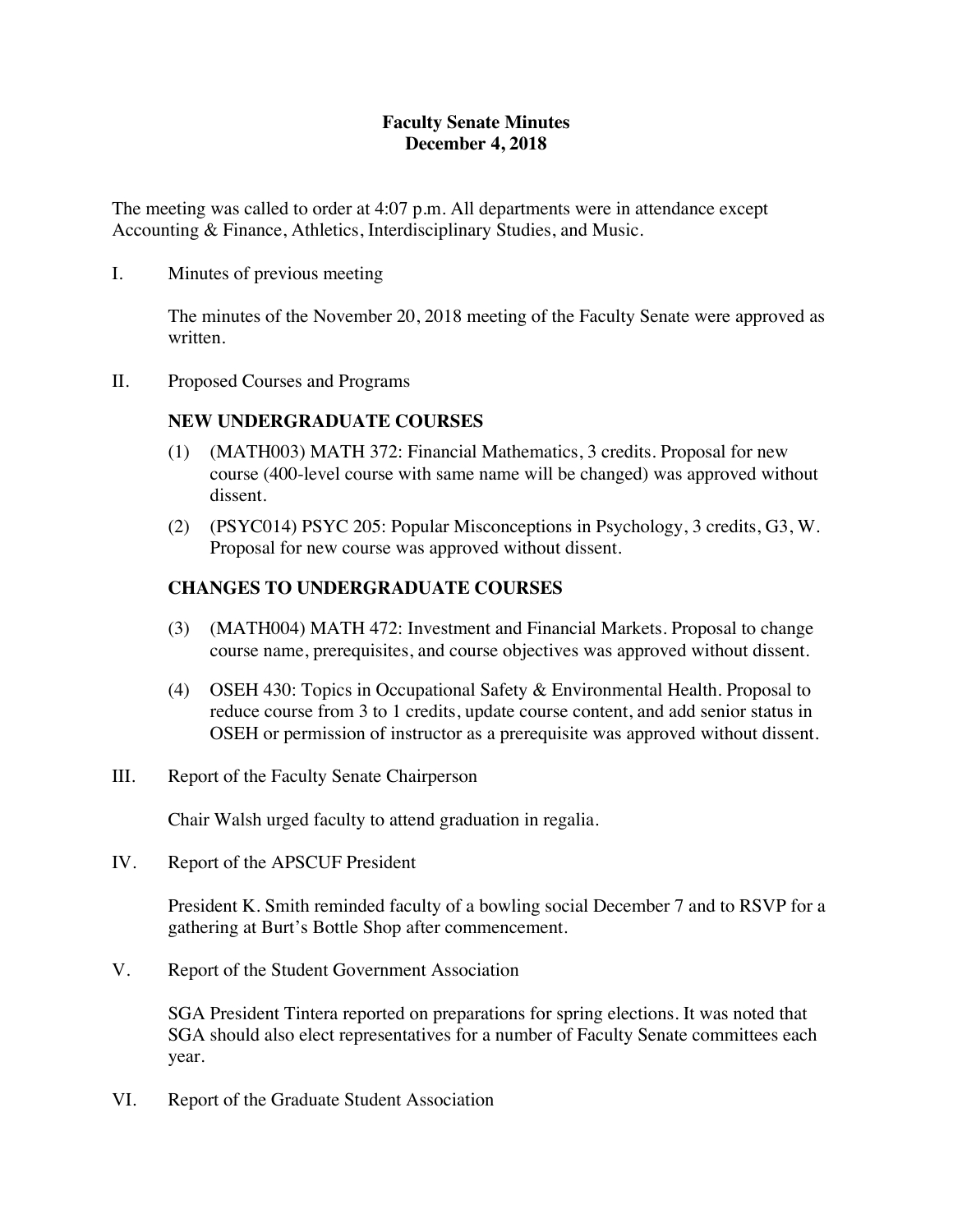None

#### VII. Report of the Administrative Officers

#### **Provost**

Provost Prabhu congratulated the Music Department on the excellent Glorious Sounds of the Season concerts where establishment of the Tell School of Music was acknowledged. He also reminded faculty that robes are available for graduation.

#### **Associate Provost**

Associate Provost Delle announced the Spring Faculty Colloquium on February 5.

#### **Dean**

Dean Jackson reminded faculty that grades are due at midnight on Wednesday, December 19 in order to allow time for processing grades. It was noted that other PASSHE schools have earlier deadlines.

#### **Registrar**

Ms. Hutchinson noted that faculty will receive an e-mail notice if they trigger an error for missing last date of attendance when entering final grades since none of the grades will be saved as submitted.

VIII. Curricular Notices

It was noted that Pennsylvania Department of Education is returning to separate certifications for special education that will result in related changes at Millersville.

#### **NEW UNDERGRADUATE COURSES**

(1) (MATH008) MATH 304: Matrix Algebra and Applications, 4 credits. Proposal for new course.

#### **NEW UNDERGRADUATE PROGRAMS**

(2) (HIST024) Military Science minor. Proposal for new minor.

### **CHANGES TO UNDERGRADUATE COURSES**

- (3) (MUSI013) MUSI 317: The Art of Teaching Elementary Music According to the Kodály Concept. Proposal to change course number.
- (4) (EDUC021) EDUC 403: Cultural Diversity: Pluralism in Society. Proposal to change name, course description, and pre-requisites, drop W label, and add P label.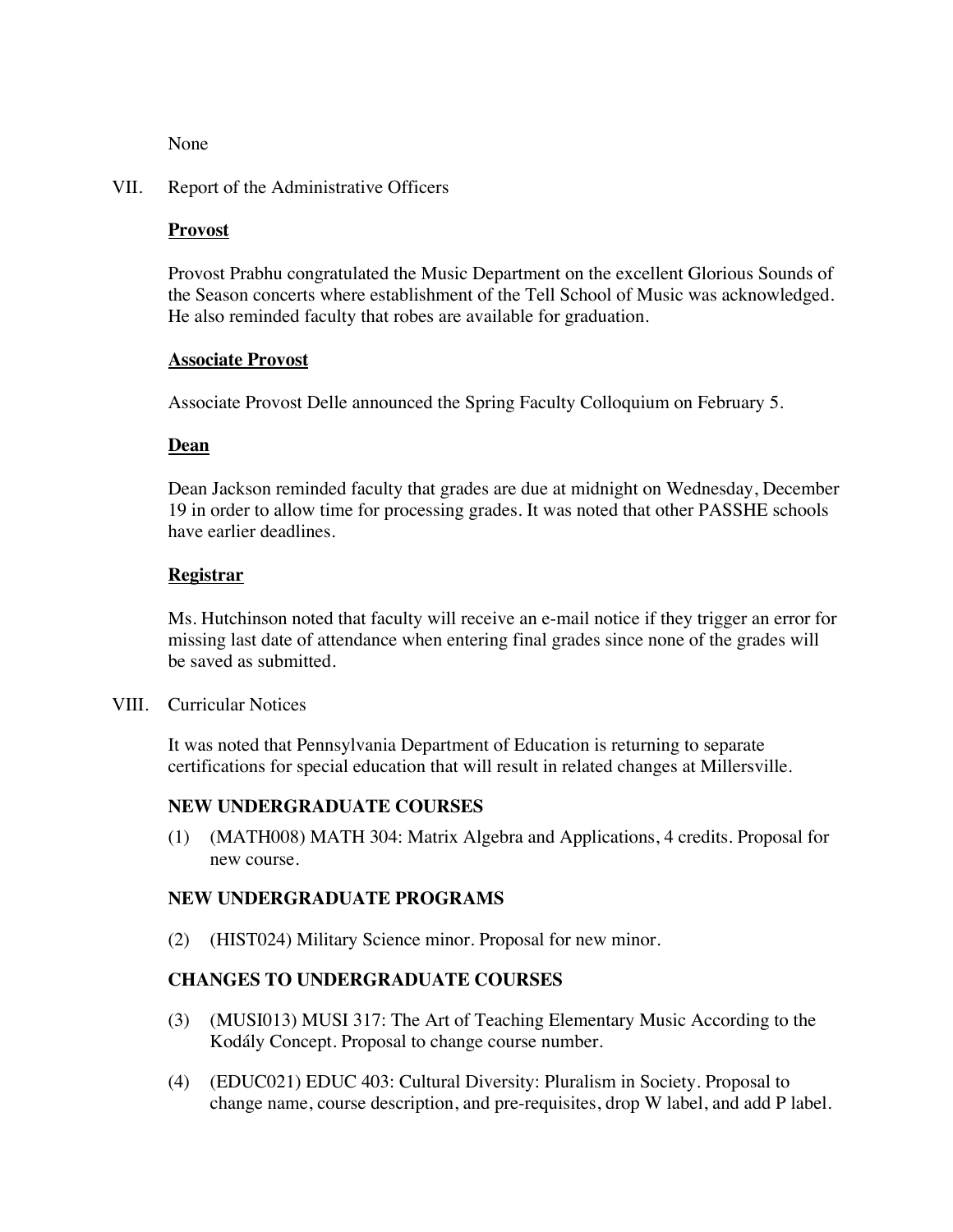- (5) (EMEE027) MDLV 323: Teaching Reading in the Content Areas. Proposal to change course designation.
- (6) (AEST012) ITEC 110: Communication & Information Systems. Proposal to add G1 label, change course description and learning outcomes.
- IX. Reports of the Faculty Senate Standing Committees

## **UHCC**

Dr. Aaron Haines reported that UHCC and GCPRC are discussing the possibility of Honors College students receiving honors credit when taking graduate-level courses.

## **AOAC**

Dr. Robyn Davis reported AOAC work on GenEd assessment in conjunction with our Middle States review and that a spring luncheon for assessment discussions is planned.

### **GERC**

The proposal to add the term "synchronous" to the GenEd program documents to clarify expectations for the "interactive and reciprocal" oral component in P/D/FYI courses was approved with a vote of 16 yes, 9 no, and 2 abstentions (paper ballot). Senator Hartmann shared a statement of dissent from the Nursing Department, citing effective use of asynchronous means in their online P and D courses to develop oral communication skills.

### **GCPRC**

### **CHANGES TO GRADUATE COURSES**

(7) ART 602: Qualitative and Arts-Based Research Methods. Proposal to change course description and prerequisites.

### **CHANGES TO GRADUATE PROGRAMS**

(8) School Nurse Certification. Proposal to change a required course.

A Frankum/Bell motion to waive the two-meeting rule for approval of the School Nurse Certification change was approved without dissent. It was noted this proposal had been unanimously approved by ACC and GCPRC.

(5) School Nurse Certification. Proposal to change a required course was approved without dissent.

# **UCPRC**

Senator Dreon reported certification of the following Gen Ed labels: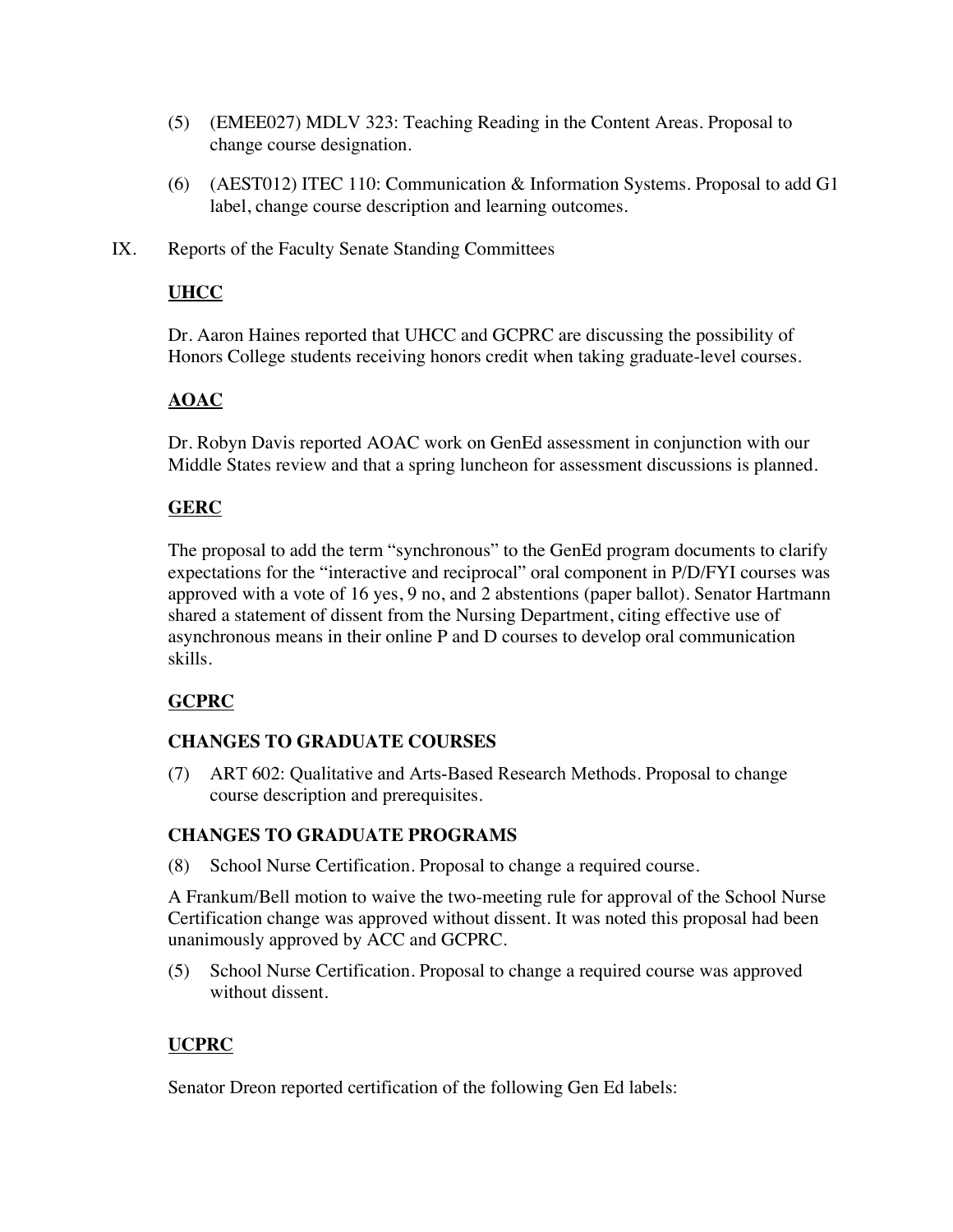- W: ITEC 356; ENGL 242; ENGL 280; ENGL 292; ENGL 312; ENGL 334; ENGL 334; ENGL 340; ENGL 416; ENGL 426; ENGL 463; ENGL 241H
- P: ENGL 337; ENGL 462; ENGL 430; ENGL 451
- FYI: Learning by Design, Who am I?
- D: ENGL 241; ENGL 430; ITEC 303

### **JSC**

Senator Cook noted that JSC will be meeting to move ahead with getting student feedback regarding the value of Common Hour to consider alongside faculty data gathered previously.

X. Reports of the Faculty Senate Special Committees

None

XI. Faculty Emeriti

None

XII. New Business

Senator Sciarretta thanked faculty for using Early Alert to help identify students needing intervention to succeed. A request was made that an option be available for faculty to report "no concerns at this time" in addition to the "likely to fail" and "kudos" options. This would better meet needs for faculty to report on athletes and other priority students in Early Alert. Mr. Sciarretta noted that there is no requirement for faculty to report if there are not concerns.

Meeting was adjourned at 5:07 p.m.

Respectfully Submitted,

Aimee L. Miller Faculty Senate Secretary

Action Summary:

The minutes of the November 20, 2018 meeting of the Faculty Senate were approved as written.

(1) (MATH003) MATH 372: Financial Mathematics, 3 credits. Proposal for new course (400-level course with same name will be changed) was approved without dissent.